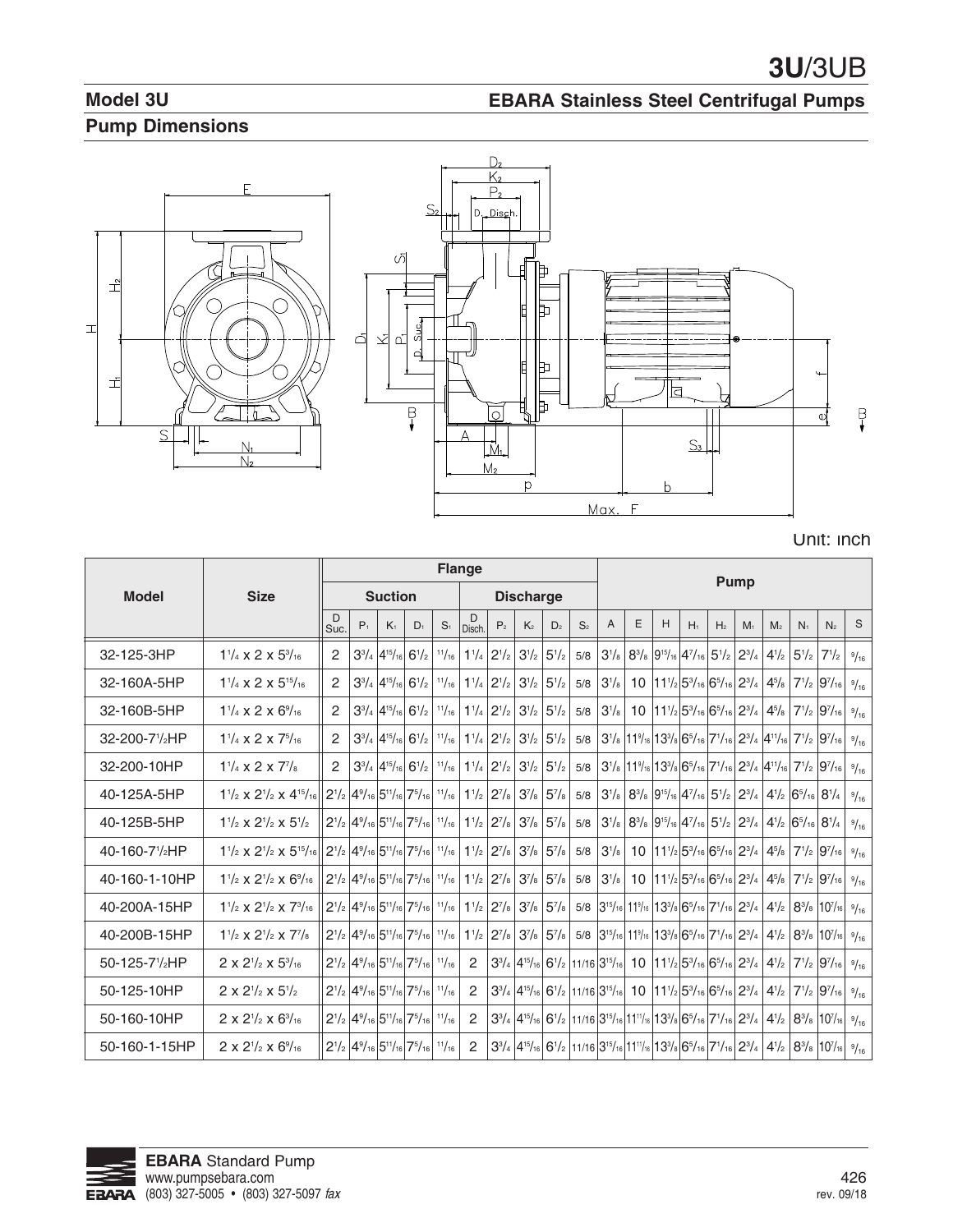#### **Model 3U**

#### **EBARA Stainless Steel Centrifugal Pumps**

### **Pump Dimensions**

#### 3U 2-Pole Motor



Unit: inch

| <b>Model</b>                       | <b>JM Frame</b> |                           |                    |           |                |           | <b>Motor</b>         |              |                 |                |                     |
|------------------------------------|-----------------|---------------------------|--------------------|-----------|----------------|-----------|----------------------|--------------|-----------------|----------------|---------------------|
|                                    |                 | $\boldsymbol{\mathsf{b}}$ | $\mathbf e$        | f         | $\mathbf{g}$   | h.        | $\pmb{\mathsf{l}}_2$ | $\ _3$       | ${\sf P}$       | S <sub>3</sub> | F                   |
| 32-125                             | 145JM           | 5                         | 15/16              | $3^{1/2}$ | $5^{15}/_{16}$ | $5^{1/2}$ | $6^{1/2}$            | $\mathbf{1}$ | $6\frac{9}{16}$ | 11/32          | $18^{15}/_{16}$     |
|                                    | 182JM           | $4^{1/2}$                 | $-1/16$            | $4^{1/2}$ | $6^{1/2}$      | $7^{1/2}$ | $8^{1/2}$            | $\mathbf{1}$ | $7^{3}/_{16}$   | 13/32          | $19^{3}/_{16}$      |
| 32-160 <sup>A</sup> /B             | 182JM           | $4^{1/2}$                 | 11/16              | $4^{1/2}$ | $6^{1/2}$      | $7^{1/2}$ | $8^{1/2}$            | $\mathbf{1}$ | $7^{3}/_{16}$   | 13/32          | $19^{3}/_{16}$      |
|                                    | 184JM           | $5^{1}/2$                 | 11/16              | $4^{1/2}$ | $6^{1/2}$      | $7^{1/2}$ | $8^{1/2}$            | $\mathbf{1}$ | $7^{3}/_{16}$   | 13/32          | $20^{5}/\mathrm{s}$ |
|                                    | 184JM           | $5^{1/2}$                 | $1^{13}/_{16}$     | $4^{1/2}$ | $6^{1/2}$      | $7^{1/2}$ | $8^{1/2}$            | $\mathbf{1}$ | $7^{3}/_{16}$   | 13/32          | $22^{1/s}$          |
| 32-200                             | 213JM           | $5^{1/2}$                 | $1\frac{1}{16}$    | $5^{1/4}$ | 8              | $8^{1/2}$ | $9^{1/2}$            | $\mathbf{1}$ | $8^{3}/_{16}$   | 13/32          | $20^{3/4}$          |
|                                    | 215JM           | $\overline{7}$            | $1\frac{1}{16}$    | $5^{1/4}$ | 8              | $8^{1/2}$ | $9^{1/2}$            | 1            | $8^{3}/_{16}$   | 13/32          | $21^{7}/s$          |
| 40-125 <sup><math>A</math>/B</sup> | 182JM           | $4^{1/2}$                 | $-1/16$            | $4^{1/2}$ | $6^{1/2}$      | $7^{1/2}$ | $8^{1/2}$            | $\mathbf{1}$ | $7^{3}/_{16}$   | 13/32          | $19^{3}/_{16}$      |
|                                    | 184JM           | $5^{1/2}$                 | $-1/16$            | $4^{1/2}$ | $6^{1/2}$      | $7^{1/2}$ | $8^{1/2}$            | $\mathbf{1}$ | $7^{3}/_{16}$   | 13/32          | $20^{3/4}$          |
|                                    | 184JM           | $5^{1/2}$                 | 11/16              | $4^{1}/2$ | $6^{1/2}$      | $7^{1/2}$ | $8^{1/2}$            | $\mathbf{1}$ | $7^{3}/_{16}$   | 13/32          | $22^{1/8}$          |
| 40-160                             | 213JM           | $5^{1/2}$                 | $-1/16$            | $5^{1/4}$ | 8              | $8^{1/2}$ | $9^{1/2}$            | $\mathbf{1}$ | $8^{3}/_{16}$   | 13/32          | $20^{3/4}$          |
|                                    | 215JM           | $\overline{7}$            | $-1/16$            | $5^{1/4}$ | 8              | $8^{1/2}$ | $9^{1/2}$            | $\mathbf{1}$ | $8^{3}/_{16}$   | 13/32          | $21^{7/s}$          |
| 40-200                             | 215JM           | $\overline{7}$            | 1 <sup>1</sup> /16 | $5^{1/4}$ | 8              | $8^{1/2}$ | $9^{1/2}$            | $\mathbf{1}$ | $8^{3}/_{16}$   | 13/32          | $22^{11}/_{16}$     |
|                                    | 184JM           | $5^{1/2}$                 | 11/16              | $4^{1}/2$ | $6^{1/2}$      | $7^{1/2}$ | $8^{1/2}$            | $\mathbf{1}$ | $7^{3}/_{16}$   | 13/32          | $22^{15}/_{16}$     |
| 50-125                             | 213JM           | $5^{1/2}$                 | $-1/16$            | $5^{1/4}$ | 8              | $8^{1/2}$ | $9^{1/2}$            | 1            | $8^{3}/_{16}$   | 13/32          | $21\frac{9}{16}$    |
|                                    | 215JM           | $\overline{7}$            | $-1/16$            | $5^{1/4}$ | 8              | $8^{1/2}$ | $9^{1/2}$            | $\mathbf{1}$ | $8^{3}/_{16}$   | 13/32          | $22^{11}/_{16}$     |
| 50-160                             | 213JM           | $5^{1/2}$                 | $1\frac{1}{16}$    | $5^{1}/4$ | 8              | $8^{1/2}$ | $9^{1/2}$            | $\mathbf{1}$ | $8^{3}/_{16}$   | 13/32          | $21\frac{9}{16}$    |
|                                    | 215JM           | $\overline{7}$            | $1\frac{1}{16}$    | $5^{1/4}$ | 8              | $8^{1/2}$ | $9^{1/2}$            | $\mathbf{1}$ | $8^{3}/_{16}$   | 13/32          | $22^{11}/_{16}$     |

#### **Remarks:**

- 1. "e" dimensions (-) means Hi<f. In this case, need distance piece under the pump.
- 2. "F" dimension indicate maximum dimension.

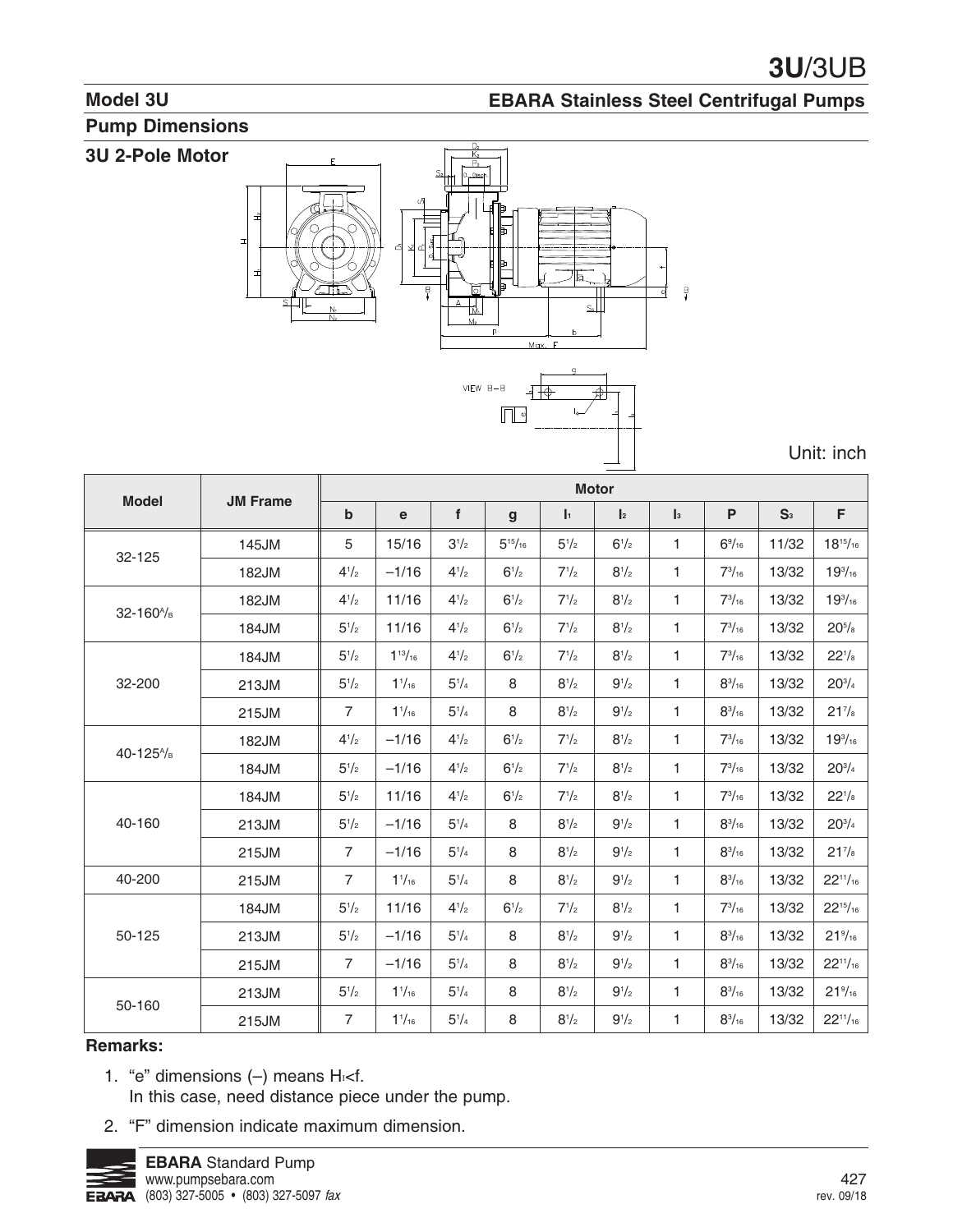## **Model 3U/3UB Pump Dimensions**

#### **EBARA Stainless Steel Centrifugal Pumps**



 $\begin{array}{|c|c|} \hline \multicolumn{3}{|}{\textbf{0}} & \multicolumn{3}{|}{\textbf{0}} \\ \hline \multicolumn{3}{|}{\textbf{0}} & \multicolumn{3}{|}{\textbf{0}} \\ \hline \multicolumn{3}{|}{\textbf{0}} & \multicolumn{3}{|}{\textbf{0}} \\ \hline \multicolumn{3}{|}{\textbf{0}} & \multicolumn{3}{|}{\textbf{0}} \\ \hline \multicolumn{3}{|}{\textbf{0}} & \multicolumn{3}{|}{\textbf{0}} \\ \hline \multicolumn{3}{|}{\textbf{0}} & \multicolumn{3}{|}{\textbf{0}}$ 

## **3U 4-Pole TEFC Motor**

| <b>Model</b> | <b>HP</b>      |   | <b>Phase JM Frame</b> | b | е       | f    | g       | $\mathsf{I}$ | 12   | 13   | 14   | P       | S <sub>3</sub> | F        |
|--------------|----------------|---|-----------------------|---|---------|------|---------|--------------|------|------|------|---------|----------------|----------|
|              |                | 3 | 143JM                 | 5 | 2 13/16 | 31/2 | 5 15/16 | 51/2         | 71/2 | 13/4 | 5/16 | 9 11/16 | 3/8            | 19 13/16 |
|              |                |   | 145JM                 | 5 | 2 13/16 | 31/2 | 5 15/16 | 51/2         | 71/2 | 13/4 | 5/16 | 9 11/16 | 3/8            | 19 13/16 |
| 32-200       | 1.5            | 3 | 145JM                 | 5 | 2 13/16 | 31/2 | 5 15/16 | 51/2         | 71/2 | 13/4 | 5/16 | 911/16  | 3/8            | 19 5/8   |
|              | 1.5            |   | 145JM                 | 5 | 2 13/16 | 31/2 | 5 15/16 | 51/2         | 71/2 | 13/4 | 5/16 | 101/8   | 3/8            | 20 13/16 |
|              | 2              | 3 | 145JM                 | 5 | 2 13/16 | 31/2 | 5 15/16 | 51/2         | 71/2 | 13/4 | 5/16 | 101/8   | 3/8            | 19 1/16  |
|              |                |   | 145JM                 | 5 | 2 13/16 | 31/2 | 5 15/16 | 51/2         | 71/2 | 13/4 | 5/16 | 79/16   | 3/8            | 19 13/16 |
| 40-160       |                | 3 | 143JM                 | 5 | 1 11/16 | 31/2 | 5 15/16 | 51/2         | 71/2 | 13/4 | 5/16 | 71/2    | 3/8            | 19 3/4   |
|              | 1.5            | 3 | 145JM                 | 5 | 13/4    | 31/2 | 5 15/16 | 51/2         | 71/2 | 13/4 | 5/16 | 101/8   | 3/8            | 18 11/16 |
| 40-200A/B    | 1.5            | 3 | 145JM                 | 5 | 2 13/16 | 31/2 | 5 15/16 | 51/2         | 71/2 | 13/4 | 5/16 | 71/2    | 3/8            | 18 3/4   |
|              | $\overline{2}$ | 3 | 145JM                 | 5 | 2 13/16 | 31/2 | 5 15/16 | 51/2         | 71/2 | 13/4 | 5/16 | 71/2    | 3/8            | 18 3/4   |
|              |                | 3 | 143JM                 | 5 | 1 11/16 | 31/2 | 5 15/16 | 51/2         | 71/2 | 13/4 | 5/16 | 71/2    | 3/8            | 19 5/8   |
| 50-125       | 1.5            | 3 | 145JM                 | 5 | 1 11/16 | 31/2 | 5 15/16 | 51/2         | 71/2 | 13/4 | 5/16 | 10 7/8  | 3/8            | 19 1/2   |
|              | $\overline{2}$ | 3 | 145JM                 | 5 | 1 11/16 | 31/2 | 5 15/16 | 51/2         | 71/2 | 13/4 | 5/16 | 10 7/8  | 3/8            | 19 7/8   |
|              | 1.5            |   | 145JM                 | 5 | 2 13/16 | 31/2 | 5 15/16 | 51/2         | 71/2 | 13/4 | 5/16 | 101/2   | 3/8            | 20 13/16 |
| 50-160       | 1.5            | 3 | 145JM                 | 5 | 2 13/16 | 31/2 | 5 15/16 | 51/2         | 71/2 | 13/4 | 5/16 | 101/2   | 3/8            | 19 5/8   |
|              | $\overline{2}$ | 3 | 145JM                 | 5 | 2 13/16 | 31/2 | 5 15/16 | 51/2         | 71/2 | 13/4 | 5/16 | 101/2   | 3/8            | 19 5/8   |

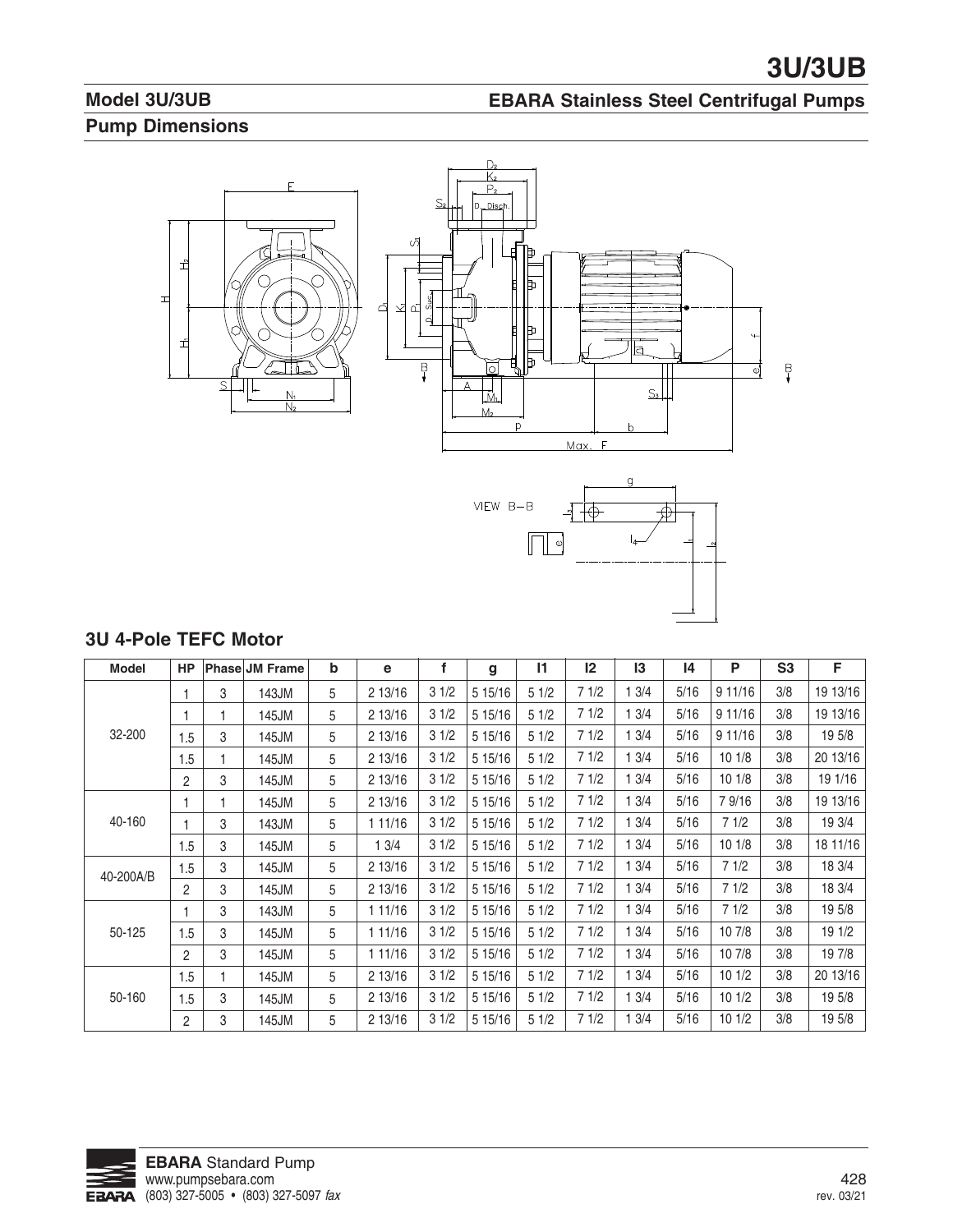## **Model 3U/3UB Pump Dimensions**

#### **EBARA Stainless Steel Centrifugal Pumps**



#### **3U 4-Pole ODP Motor**

| <b>Model</b> | <b>HP</b>      |   | <b>Phase JM Frame</b> | b | e       |      | g       | 11   | 12   | 13   | 14   | Р      | S <sub>3</sub> | F        |
|--------------|----------------|---|-----------------------|---|---------|------|---------|------|------|------|------|--------|----------------|----------|
|              |                | 3 | 143JM                 | 5 | 2 13/16 | 31/2 | 5 15/16 | 51/2 | 71/2 | 3/4  | 5/16 | 79/16  | 3/8            | 18 15/16 |
| 32-200       | .5             | 3 | 145JM                 | 5 | 2 13/16 | 31/2 | 5 15/16 | 51/2 | 71/2 | 3/4  | 5/16 | 79/16  | 3/8            | 18 15/16 |
|              | 2              | 3 | 145JM                 | 5 | 2 13/16 | 31/2 | 5 15/16 | 51/2 | 71/2 | 3/4  | 5/16 | 10 1/8 | 3/8            | 17 7/16  |
| 40-160       |                | 3 | 143JM                 | 5 | 11/16   | 31/2 | 5 15/16 | 51/2 | 71/2 | 3/4  | 5/16 | 71/2   | 3/8            | 18 7/8   |
|              | 1.5            | 3 | 145JM                 | 5 | 11/16   | 31/2 | 5 15/16 | 51/2 | 71/2 | 3/4  | 5/16 | 101/8  | 3/8            | 17 7/16  |
| 40-200A/B    | 1.5            | 3 | 145JM                 | 5 | 2 13/16 | 31/2 | 5 15/16 | 51/2 | 71/2 | 3/4  | 5/16 | 7 3/8  | 3/8            | 19 5/8   |
|              | $\overline{2}$ | 3 | 145JM                 | 5 | 2 13/16 | 31/2 | 5 15/16 | 51/2 | 71/2 | 3/4  | 5/16 | 7 3/8  | 3/8            | 19 5/8   |
|              |                | 3 | 143JM                 | 5 | 11/16   | 31/2 | 5 15/16 | 51/2 | 71/2 | 3/4  | 5/16 | 7 3/8  | 3/8            | 18 3/4   |
| 50-125       | 1.5            | 3 | 145JM                 | 5 | 11/16   | 31/2 | 5 15/16 | 51/2 | 71/2 | 3/4  | 5/16 | 10 7/8 | 3/8            | 18 1/4   |
|              | $\overline{c}$ | 3 | 145JM                 | 5 | 1 11/16 | 31/2 | 5 15/16 | 51/2 | 71/2 | 13/4 | 5/16 | 10 7/8 | 3/8            | 18 1/4   |
| 50-160       | 1.5            | 3 | 145JM                 | 5 | 2 13/16 | 31/2 | 5 15/16 | 51/2 | 71/2 | 13/4 | 5/16 | 101/2  | 3/8            | 171/8    |
|              | 2              | 3 | 145JM                 | 5 | 2 13/16 | 31/2 | 5 15/16 | 51/2 | 71/2 | 3/4  | 5/16 | 101/2  | 3/8            | 171/8    |

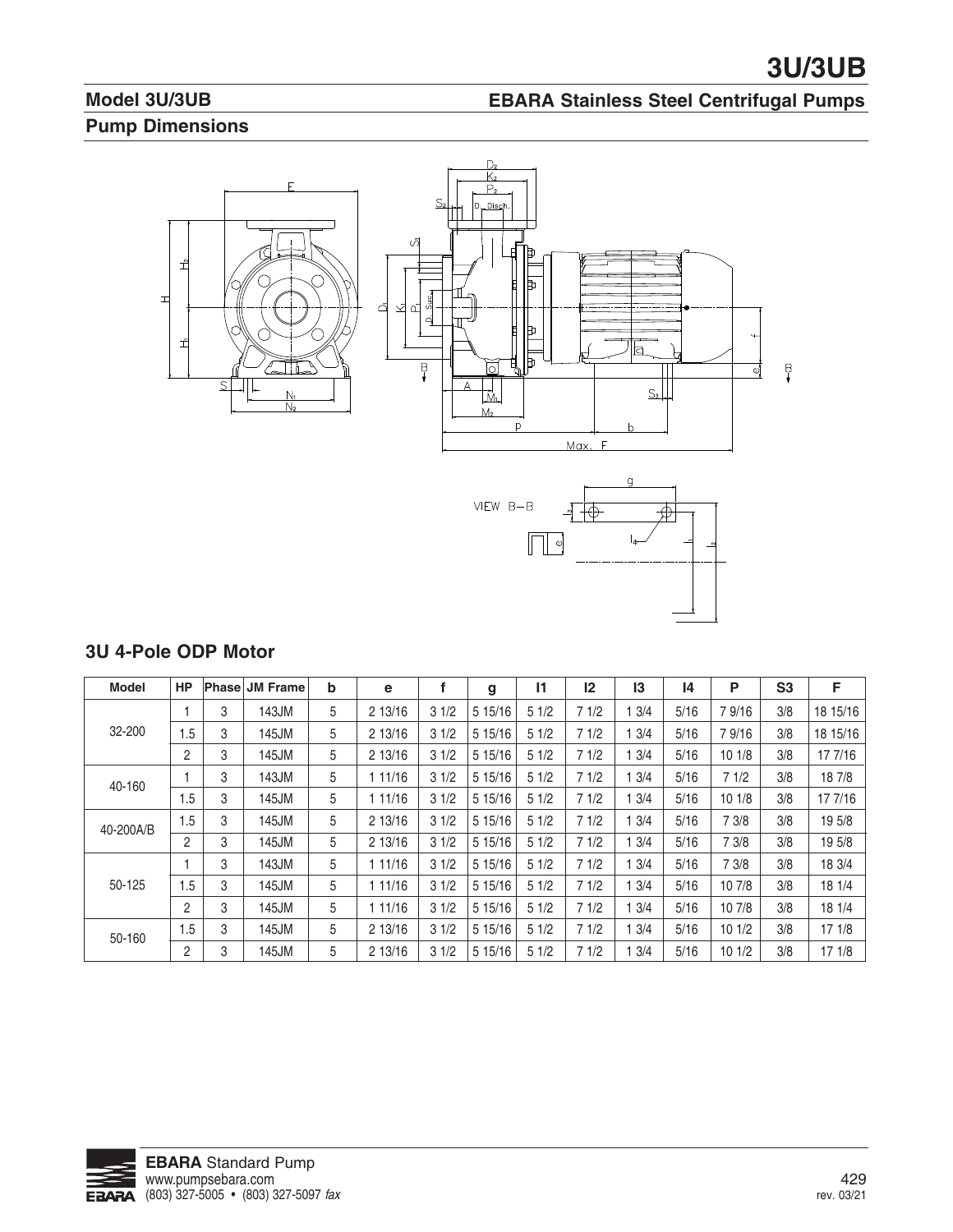**EBARA Stainless Steel Centrifugal Pumps**

# **Model 3UB**

# **Dimensions**

# **3UB Type 1**



## **Dimensions: inch**

| <b>MODEL</b>                                      | <b>SIZE</b>                                    | <b>TYPE</b> |    |                                           | G | н | $H_1$                                                                                   | H <sub>2</sub> | $H_3$        | $H_4$           | -            | L <sup>2</sup> | $\mathsf{L}_3$ | $M_1$        | M <sub>2</sub> | $N_1$        | N <sub>2</sub>          |                   | S            | S <sub>3</sub> |
|---------------------------------------------------|------------------------------------------------|-------------|----|-------------------------------------------|---|---|-----------------------------------------------------------------------------------------|----------------|--------------|-----------------|--------------|----------------|----------------|--------------|----------------|--------------|-------------------------|-------------------|--------------|----------------|
| 3U 65-125/7.5 $ 2^{1/2} \times 3 \times 4^{7/8}$  |                                                |             | 10 | $ 23^{3}/_{16} $                          |   |   | $9\%$   13 <sup>3</sup> / <sub>8</sub>   6 <sup>15</sup> / <sub>16</sub>                | $7^{1}/_{16}$  | $5^{1}/_{4}$ | $1^{1/16}$      | $8^{1}/_{2}$ | $10^{1/4}$     | $1\frac{3}{4}$ | $3^{3}/_{4}$ | $5^{1}/2$      | $8^{3}/_{8}$ |                         | $16\frac{9}{16}$  | 9/16         |                |
| 3U 65-125/10 $ 2^{1/2} \times 3 \times 5^{5/16} $ |                                                |             | 10 | $23^{3}/_{16}$                            |   |   | $9\%$   13 <sup>3</sup> / <sub>8</sub>   6 <sup>15</sup> / <sub>16</sub>                | $7^{1}/_{16}$  | $5^{1}/_{4}$ | $1\frac{1}{16}$ | $8^{1/2}$    | $10^{1/4}$     | $1^{3}/_{4}$   | $3^{3}/_{4}$ | $5^{1}/2$      | $8^{3}/_{8}$ | ، ۱                     | $16\frac{9}{16}$  | 9/16         |                |
| 3U 65-125/15                                      | $12^{1/2}$ x 3 x 5 <sup>7</sup> / <sub>8</sub> |             | 10 | $30^{15}/_{16}$                           |   |   | $9\%$   13 <sup>3</sup> / <sub>8</sub>   6 <sup>15</sup> / <sub>16</sub>                | $7^{1}/_{16}$  | $5^{1}/_{4}$ | $1^{1/16}$      | $8^{1/2}$    | $10^{1/4}$     | $1^{3}/_{4}$   | $3^{3}/_{4}$ | $5^{1}/2$      | $8^{3}/_{8}$ | $\overline{\mathbf{1}}$ | $16^{7/s}$        | 9/16         |                |
| 3U 65-160/10                                      | $2^{1/2}$ x 3 x $5^{3/8}$                      |             |    | $11^{5}/\mathrm{s}$ 23 $\frac{3}{16}$     |   |   | $9\%$ <sub>16</sub>   14 <sup>3</sup> / <sub>16</sub>   6 <sup>15</sup> / <sub>16</sub> | $7^{7}/_8$     | $5^{1}/_{4}$ | $1^{1}/_{16}$ . | $8^{1/2}$    | $10^{1/4}$     | $1^{3}/_{4}$   | $3^{3}/_{4}$ | $5^{1}/2$      | $8^{3}/_{8}$ |                         | $16\frac{9}{161}$ | $^{9}/_{16}$ |                |
| 3U 65-160/15                                      | $2^{1/2}$ x 3 x 5 <sup>7</sup> / <sub>8</sub>  |             |    | $11^{5}/\mathrm{s}$ 23 $^{3}/\mathrm{16}$ |   |   | $9\%$ <sub>16</sub>   14 <sup>3</sup> / <sub>16</sub>   6 <sup>15</sup> / <sub>16</sub> | $7^{7}/_8$     | $5^{1}/_{4}$ | $1^{1/16}$      | $8^{1/2}$    | $10^{1/4}$     | $1^{3}/_{4}$   | $3^{3}/4$    | $5^{1}/2$      | $8^{3}/_{8}$ |                         | $16\frac{9}{16}$  | $^{9}/_{16}$ | $^{1}/_{2}$    |